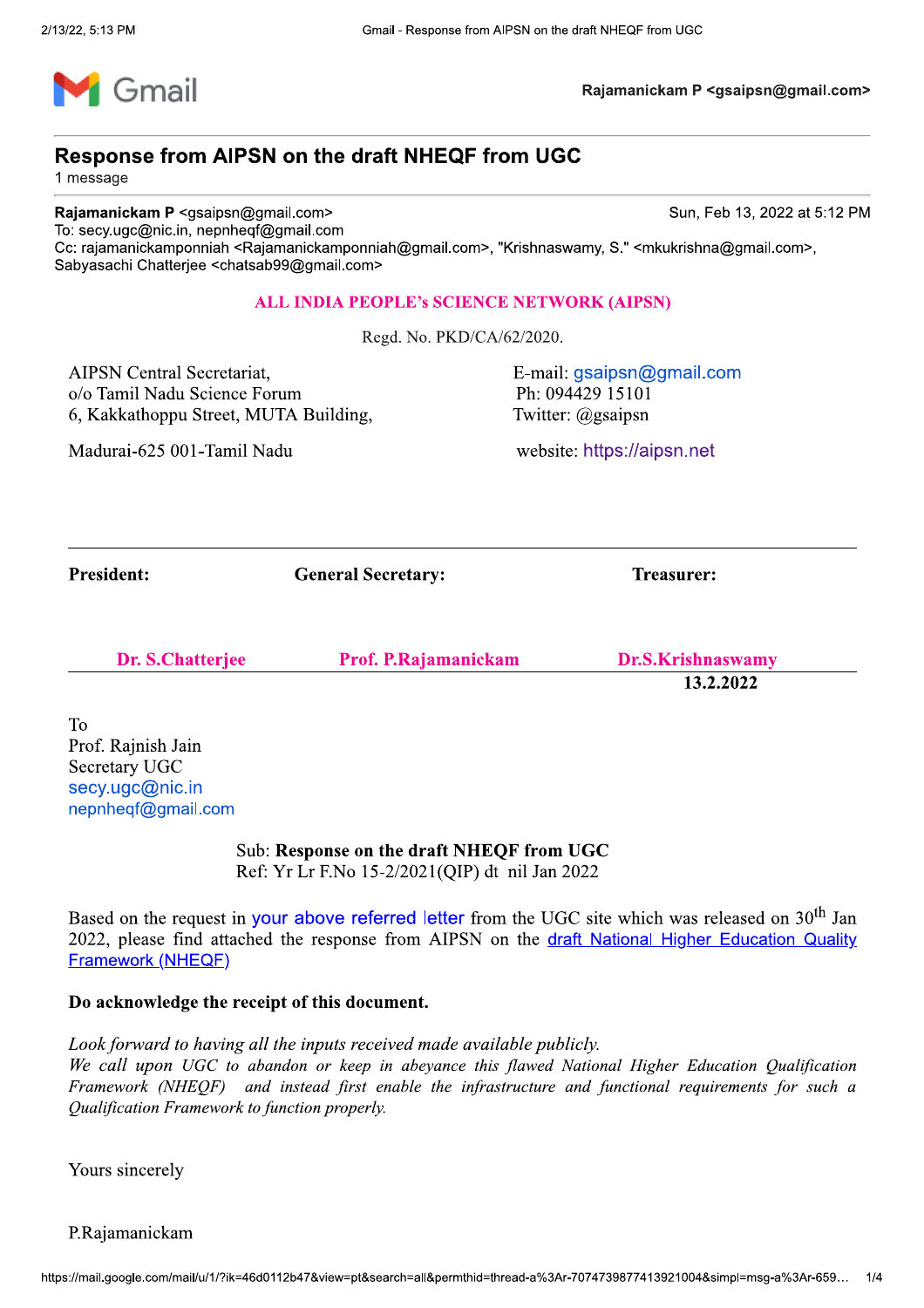**General Secretary, AIPSN** 

A Network of 40 People's Science Movements working in 25 states

 $13^{th}$  Feb 2021

#### **AIPSN Response to**

### Draft National Higher Education Quality Framework (NHEQF)

The UGC during the pandemic period has brought out the draft National Higher Education Quality Framework (NHEQF) on 30 Jan 2022 and through an undated public notice released at the same time on the website has asked for feedback from all stakeholders by 13<sup>th</sup> Feb 2022 via the gmail id nepnheqf@qmail.com

The response from AIPSN is given in two parts: a) Procedural inconsistencies and b) Long term deleterious impacts

A. Procedural inconsistencies

1. A democratic exercise has once again been hijacked and made a mockery of in a process that has become familiar. Force a bill, act, ordinance, directive without any discussion to plead that it is good for the nation, farmer, academic, student, teacher worker. The farm laws have met unprecedented resistance. But that has also given the backdrop to take attention away from matters related to other issues. It is for this reason that the government released the Science, Technology, Innovation Policy document on 31<sup>st</sup> Dec 2020 with only 3 weeks to respond- the date being extended by eleven more days under demand. The same happened with this UGC ABC draft regulations being put up on 21st January on the UGC website with the last date to respond being 5th February, 2021 with not even a press announcement for such an important document. And the draft NHEOF followed the same trajectory.

2. The question naturally arises what is the urgency? There has to be more time given especially as colleges and universities are not fully functioning due to the pandemic. As it is a scheme that is meant for students, the students need to be involved in the discussion. The time could be given till 30<sup>th</sup> April 2022 and then the responses can be made public before a new draft is circulated.

3. It is surprising that UGC has chosen a gmail id for soliciting responses rather than use an official government email id or website for the responses. The same was done for the ABC. If UGC does not have this capability even, how is it going to operationalise the online ABC or the NHEQF? Or is it an indication that these will be outsourced to a private party?

### B. Other comments

4. Giving a clause by clause response to the NHEOF is futile. Reading the draft itself is like wading through some verbose pronouncements. It is not written as if by academics but rather reads like a bureaucratic piece obtained by outsourcing it to a management consultants for writing.

5. The qualifications and outcomes are repetitive in places and make no meaning in terms of **assessment.** How is the ability to "listen carefully" (under general learning outcomes which have been copy pasted for all levels) going to be assessed? Without providing any means for the outcomes to be evaluated and a rehaul of the evaluation machinery currently in operation, it is impractical and illogical to implement the NHEQF. The implementation of NHEQF must be deferred now and may be considered after another 5-10 years based on modifications from discussions and local trials involving the community of students, teachers and select institutions.

6. The NHEQF treats all students as having the same capability which obviously is not true. The learning outcomes for example do not take into account persons with disabilities. How will a deaf person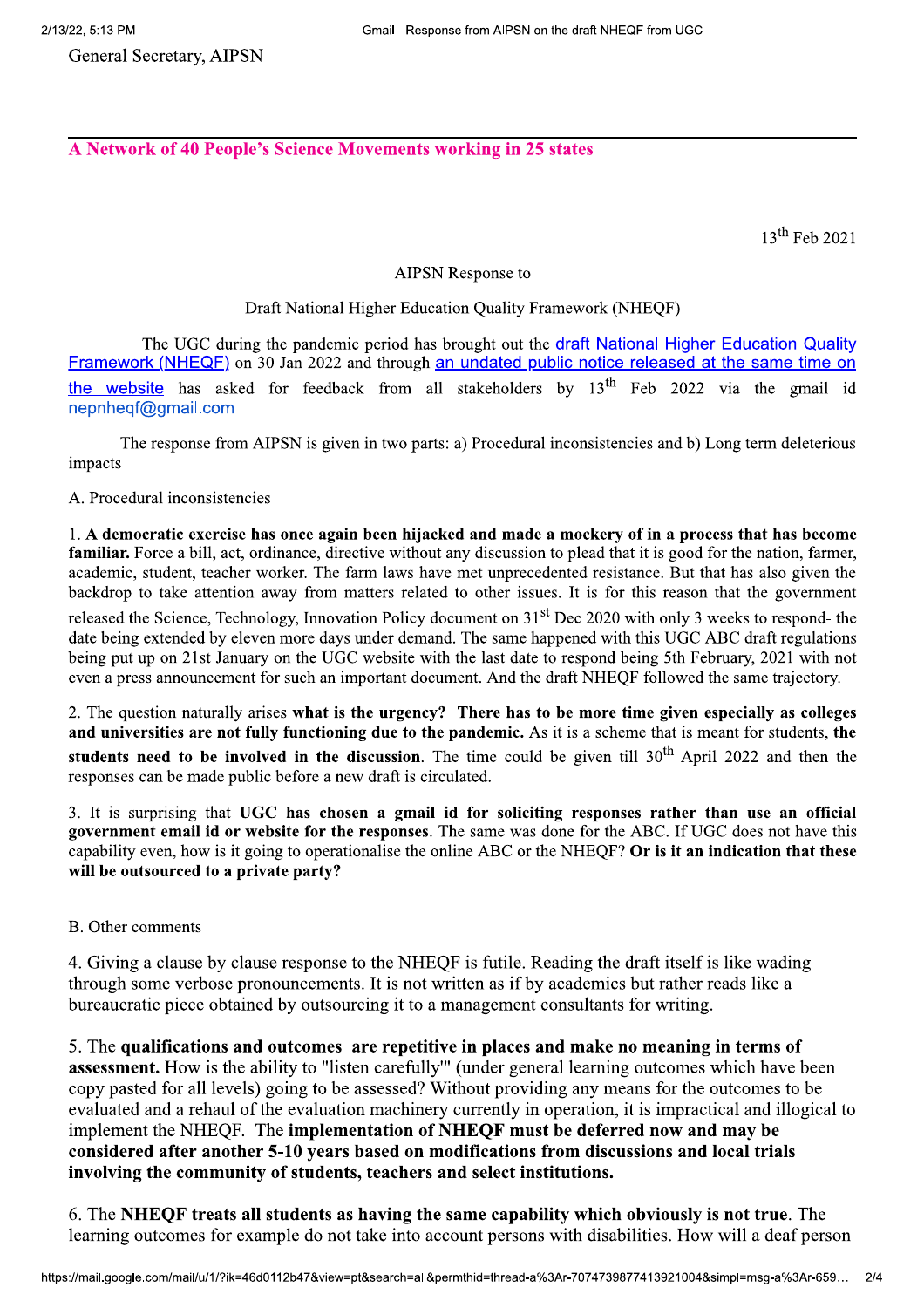be able to "listen carefully" for example?

7. On p14 the draft says "The NHEOF envisages increased flexibility and choice of courses of study by students, particularly at the undergraduate level. A wide choice of subjects and courses, from year to year, will be the new distinguishing feature of undergraduate education. Students who wish to change one or more of the opted courses within the programme(s) of study that they are pursuing may do so at the beginning of each year, as long as they are able to demonstrate the required prerequisites and the capability to attain the defined learning outcomes after going through the chosen programme and course (s) of study." But this is only wishful thinking because given the ground realities even now credit based choice systems do not work even well established Universities due to a variety of reasons including lack of faculty, lack of student involvement in planning and execution. First generation students typically have no clue about the choices and how they operate. Privileged students naturally find it easier to cope with. Till such time as the social reality changes and we have sufficient pool of students who are all either second or third generation NHEQF type of mechanisms will only lead to privileging the alreadv privileged. Thus the NHEOF must not be implemented now but should be kept in abevance.

8. The mobility that this framework is supposed to give is theoretical. Given our ground social realities even teachers and scientists find it difficult to move easily to different institutions. How will first and second generation students coming from rural and tribal backgrounds be able to move to different far off universities or colleges considering that there is no corresponding logistics provided for fellowships, accommodation transfers etc. Instead of putting the cart before the horse the Government would do well to consider putting in place enough accommodation and fellowships for underprivileged and marginalised students all across the country before embarking on such exercises as the NHEOF which will only favour the elite.

9. The only actionable part will be the credit system and the filtering mechanism. Earlier if one joins for 3 year course, even if there are arrears one could complete them later. Now every year if the credits are not met the student cannot continue. Only privileged students will get through. It will result in first generation and marginalised getting discontinued maybe with a certificate or diploma. This contradicts the very purpose of flexible higher education. Students should be permitted to either complete the missed/failed credits and reioin the Course or repeat the whole if number of credits is half or more than the total.

10. An important aspect of the NHEQF is that by allowing lateral entry through acquired credits and preventing those with insufficient credits to carry on the course, the reservation system would be **bypassed** as the reservation would apply only at the entry level of the course. So at the end of the 3 or 4 year BSc course or the second year of a MSc course the number of students would be tilted in favour of the privileged.

11. The draft NHEOF does not make clear what/where are the **Equivalences between the Vocational** and Academic Qualification Frameworks *i.e.* at what level can Students from the Vocational stream shift to the Academic stream and how many credits can they bring with them? If such Equivalences are not specified, this would again build a firewall between the Vocational and Higher Education streams which is against the very idea of flexibility and lateral entry/exit.

12. On p16 the NHEQF glibly mentions the Academic Bank of Credit "An Academic Bank of Credit (ABC) has been established which would digitally store the academic credits earned from various recognised HEIs so that the degrees from an HEI can be awarded taking into account credits earned.". This ABC was itself introduced during the pandemic time without discussions and despite several objections which seem to have been lost in the electronic blackhole that this regime seems to favour for all its 'invited feedback for draft regulations'. But it does not go into the section 6.1 and 8.11 of the ABC which allow only the HEI to submit credits of a student to another HEI while making the students pay credit processing fees for keeping the credits in the ABC. No mechanism has been spelt out to keep the fees affordable for economically and socially underprivileged students. This would only further be a barrier to retention of marginalised students.